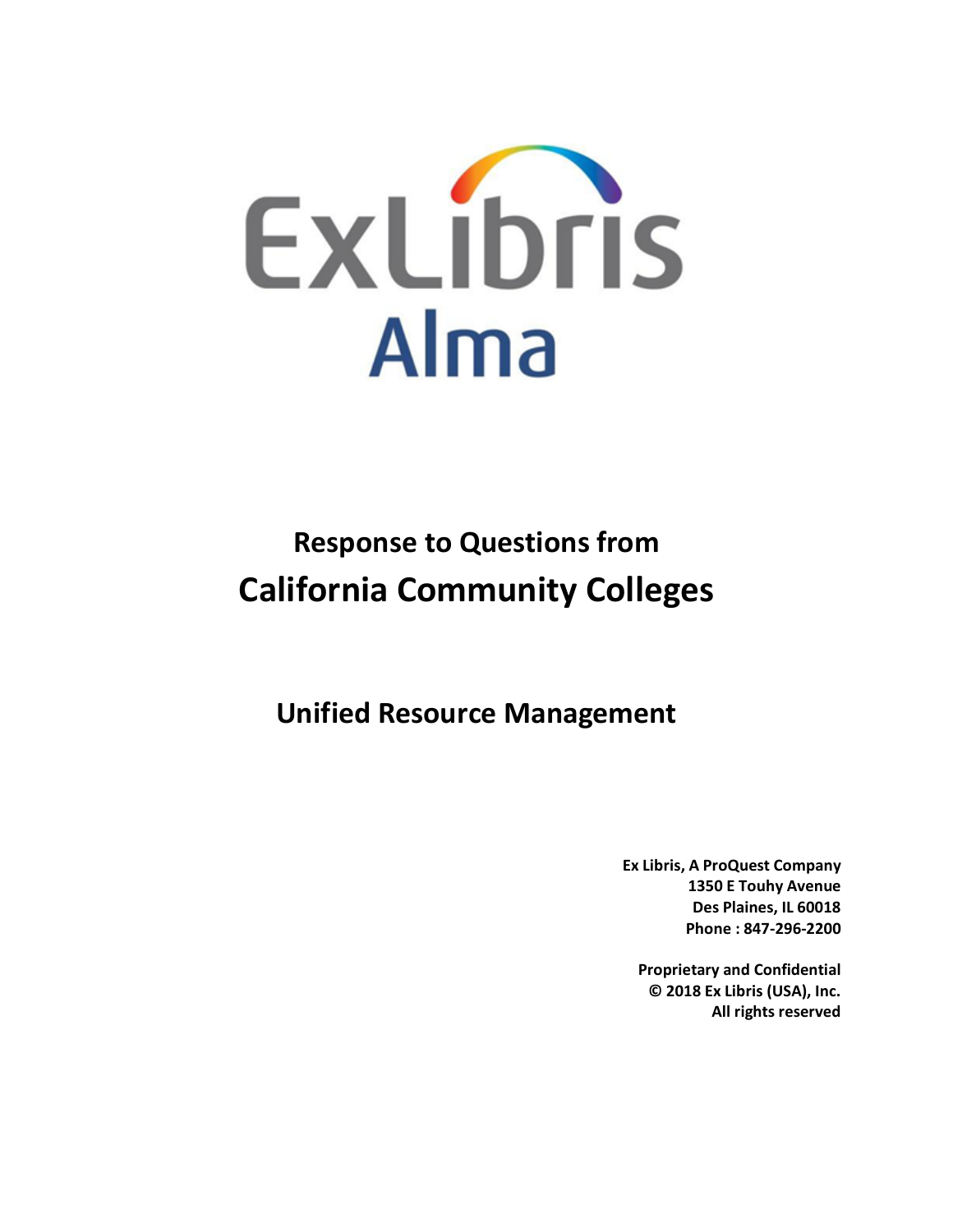

#### **CONFIDENTIAL INFORMATION**

The information herein is the property of Ex Libris Ltd. or its affiliates and any misuse or abuse will result in economic loss. DO NOT COPY UNLESS YOU HAVE BEEN GIVEN SPECIFIC WRITTEN AUTHORIZATION FROM EX LIBRIS LTD.

This document is provided for limited and restricted purposes in accordance with a binding contract with Ex Libris Ltd. or an affiliate. The information herein includes trade secrets and is confidential.

#### **DISCLAIMER**

The information in this document will be subject to periodic change and updating. Please confirm that you have the most current documentation. There are no warranties of any kind, express or implied, provided in this documentation, other than those expressly agreed upon in the applicable Ex Libris contract. This information is provided AS IS. Unless otherwise agreed, Ex Libris shall not be liable for any damages for use of this document, including, without limitation, consequential, punitive, indirect or direct damages.

Any references in this document to third-party material (including third-party Web sites) are provided for convenience only and do not in any manner serve as an endorsement of that third-party material or those Web sites. The third-party materials are not part of the materials for this Ex Libris product and Ex Libris has no liability for such materials.

#### **TRADEMARKS**

"Ex Libris," the Ex Libris bridge , Primo, Aleph, Alephino, Voyager, SFX, MetaLib, Verde, DigiTool, Leganto, Summon, 360, Intota, Rosetta, Alma, Voyager, ENCompass, Endeavor eZConnect, WebVoyage, Citation Server, LinkFinder and LinkFinder Plus, and other marks are trademarks or registered trademarks of Ex Libris Ltd. or its affiliates.

The absence of a name or logo in this list does not constitute a waiver of any and all intellectual property rights that Ex Libris Ltd. or its affiliates have established in any of its products, features, or service names or logos.

Trademarks of various third-party products, which may include the following, are referenced in this documentation. Ex Libris does not claim any rights in these trademarks. Use of these marks does not imply endorsement by Ex Libris of these third-party products, or endorsement by these third parties of Ex Libris products.

Oracle is a registered trademark of Oracle Corporation.

UNIX is a registered trademark in the United States and other countries, licensed exclusively through X/Open Company Ltd.

Microsoft, the Microsoft logo, MS, MS-DOS, Microsoft PowerPoint, Visual Basic, Visual C++, Win32,

Microsoft Windows, the Windows logo, Microsoft Notepad, Microsoft Windows Explorer, Microsoft Internet Explorer, and Windows NT are registered trademarks and ActiveX is a trademark of the Microsoft Corporation in the United States and/or other countries.

Unicode and the Unicode logo are registered trademarks of Unicode, Inc.

Google is a registered trademark of Google, Inc.

Copyright Ex Libris Limited, 2018. All rights reserved. Document released: 2018

Web address: http://www.exlibrisgroup.com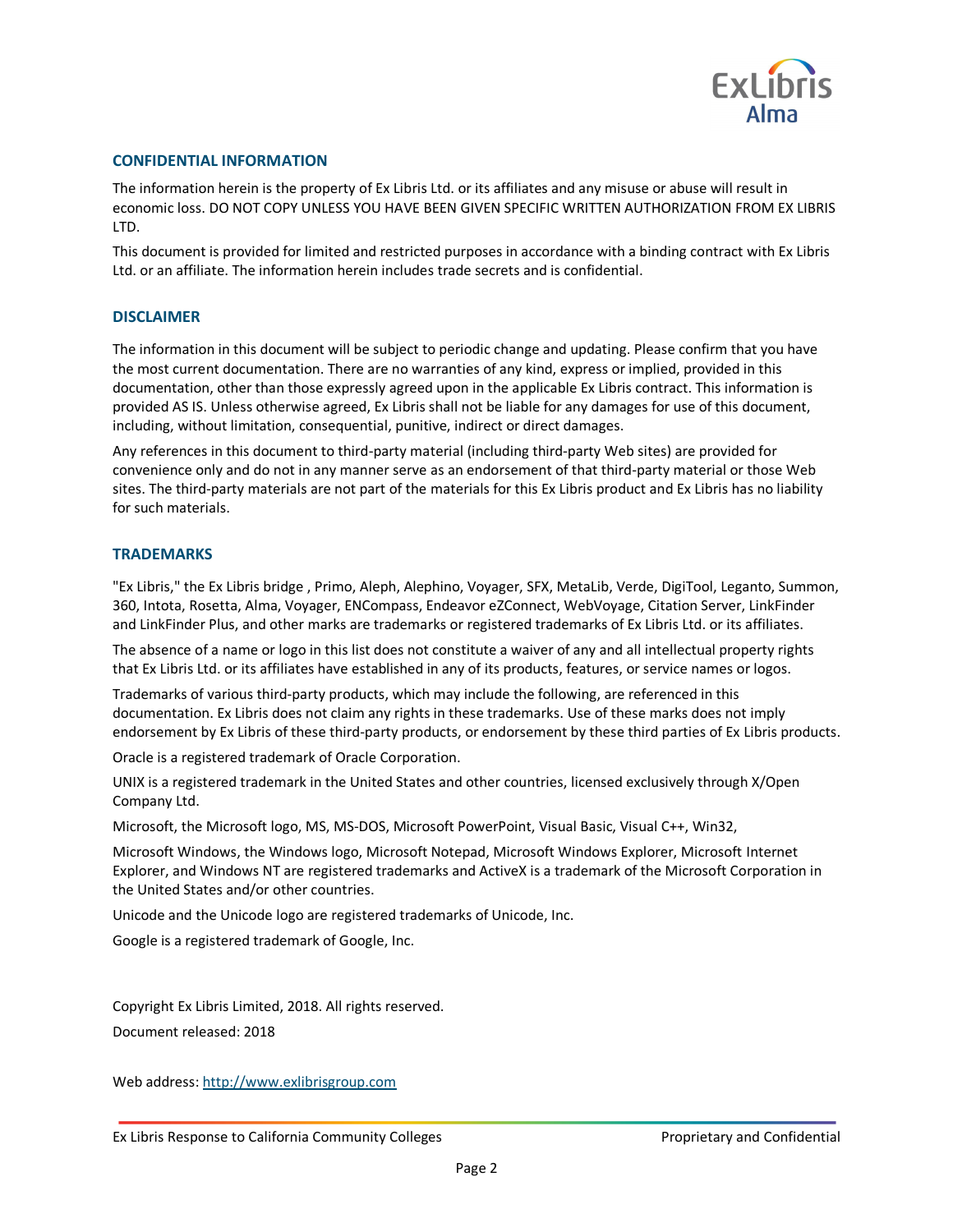

# **1. What is Leganto?**

**Ex Libris:** Leganto is a course resource list solution that provides instructors, students, and librarians with the functionality to create, maintain, and use reading lists. More information can be found at: https://knowledge.exlibrisgroup.com/Leganto

## **2. What is ELUNA?**

**Ex Libris:** ELUNA stands for Ex Libris Users of North America, and it is the user group run by and for Ex Libris customers in North America. More information can be found at: https://el-una.org/about/

# **3. What happens if we don't arrive at 86 college minimum?**

**Ex Libris:** If less than 86 colleges opt-in for this service by Oct 31<sup>st</sup>, 2018, Ex Libris has the option to terminate the previously signed agreement for the adoption of Alma & Primo within the CA Community College System.

## **4. What if ongoing funding is not approved?**

**Ex Libris:** Each individual campus would assume responsibility for future annual subscription payments; in this unlikely event.

# **5. Will we be informed if our institution has completed/submitted all letters of intent?**

**Ex Libris:** Yes. Additionally, project staff may reach out to library staff if additional help is needed in contacting the signatory authority on your campus.

# **6. If we don't join now, are we forever locked out?**

**Ex Libris:** No. Our contract allows for late adopters, so there will be opportunities to join the project outside the upcoming fall time period. It is much simpler and easier to have all participating college migrate and implement at the same time so that the database of shared records and configurations can be set up for all participants, so Ex Libris would recommend that a college join the initial implementation wave rather than wait. Additionally, late adopters must migrate in blocks of six or more colleges, meaning your time frame to implement as a late adopter may be dependent on that of other colleges around the state. Finally, late adopters will be responsible for implementation fees, whereas colleges adopting in the fall will have these fees paid for by the LSP project.

# **7. Among the vanguard libraries, what library systems are the libraries currently using?**

**Ex Libris:** You can see the systems all colleges use on the FTS page of the CCL website: http://www.cclibrarians.org/directory/ftes

The vanguard institutions have been selected to represent a cross-section of systemwide membership, including current systems, districts with single and multiple colleges, and geographic diversity.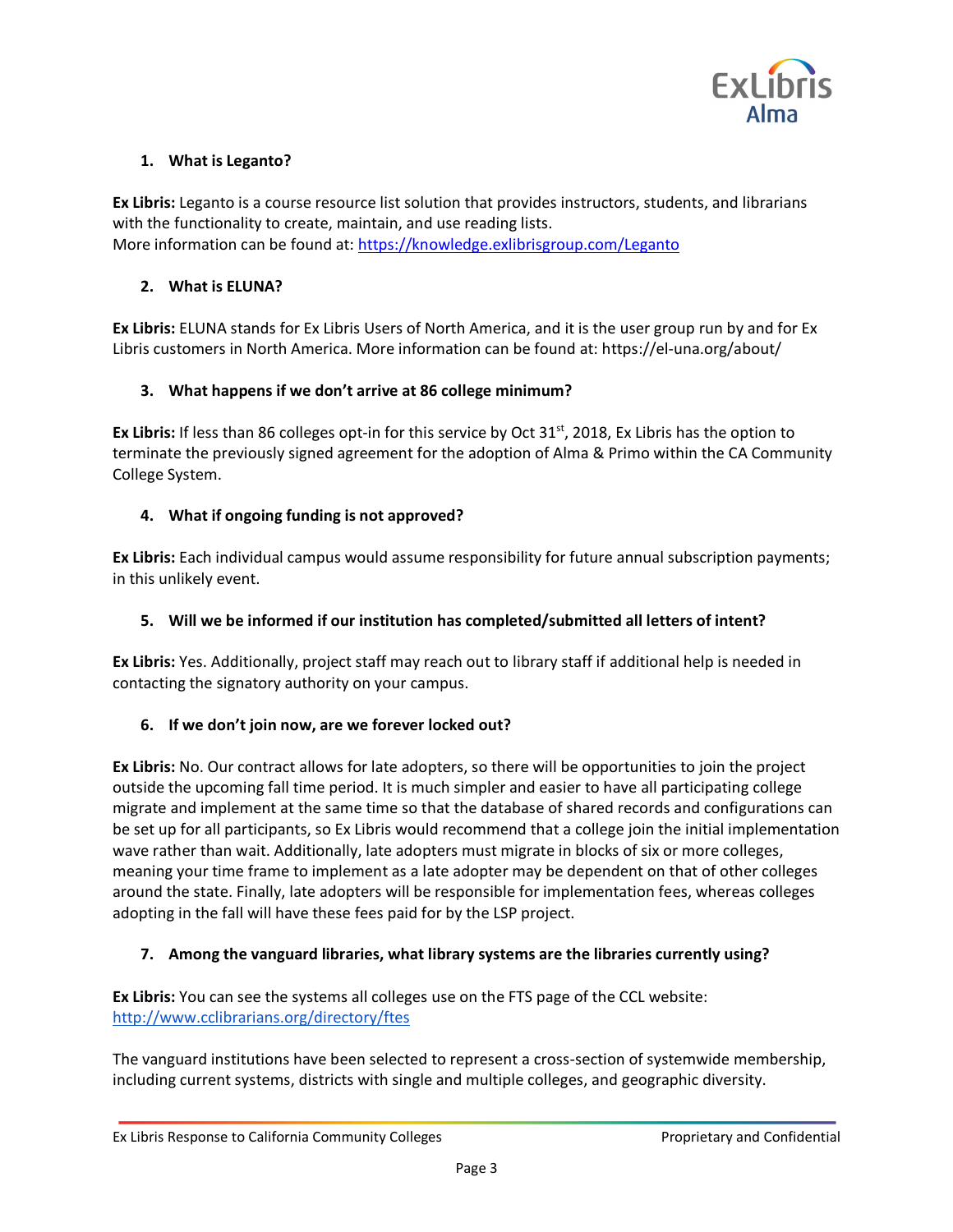

**8. I would appreciate some information on what the ongoing costs per institution would be in case the ongoing funding is not approved. It would help our business folks make decisions.**

**Ex Libris:** Please contact Amy Beadle for specific college costs (abeadle@ccctechcenter.org).

**9. The administration at my institution wants to know what kind of time resources we would need to commit to complete the transition. (I realize this would vary greatly depending on size of database and system used, but a ballpark number of hours would be helpful.)**

**Ex Libris:** The library's core project team members (this group's composition is up to your library) should be prepared to spend five to 10 hours per week on the project during the implementation period, January-December 2019.

**10. We are in a consortium. If we choose to do this, but still have a current contract till 2021, can we migrate with group and not use until our contract runs out? Or would we run two systems?**

**Ex Libris:** From a funding standpoint, if you choose to implement Alma & Primo along with the initial group (Jan 2019 – Jan 2020), then the implementation services and the first subscription payment will have been made on your college's behalf (by the CA Legislature). As the first subscription payments are not due until "go live", the second subscription payment would not be due until Jan 2021. Additionally, funding to cover subsequent subscription payments for all participating colleges is currently being requested; and if approved, this will alleviate individual campuses from the need to fund this system themselves for a period up to five years.

In order to provide the best answer to your question about consortial relationships, we would recommend a conversation with Ex Libris staff about the nature of your current consortial setup. Any individual campus that chooses to adopt Alma and Primo along with the initial group would migrate to the same platform as the other participating colleges in order to enjoy the collaborative benefits. This should not result in any colleges using two systems, nor do we recommend this as a best practice, but there may be ways to maintain your current consortial relationships and affiliations after a migration to Alma.

# **11. My dean has a non-library background and is not clear about the benefits of going with this statewide buy... Is there a list of talking points we can use to help make the case that this would be beneficial?**

**Ex Libris:** The Library Services Platform (LSP) project is a statewide initiative to implement a unified resource management system across California community college libraries. This project will enable libraries to manage both print and electronic resources using Alma, a cloud-based library services platform. Alma is integrated with Primo, a patron-facing discovery service that provides centralized and personalized access to each participating college's library resources. Each college will have local control over functional aspects of Alma and Primo configurations, while taking advantage of shared opportunities for cataloging, e-resource data, interlibrary loan, and other services. Implementation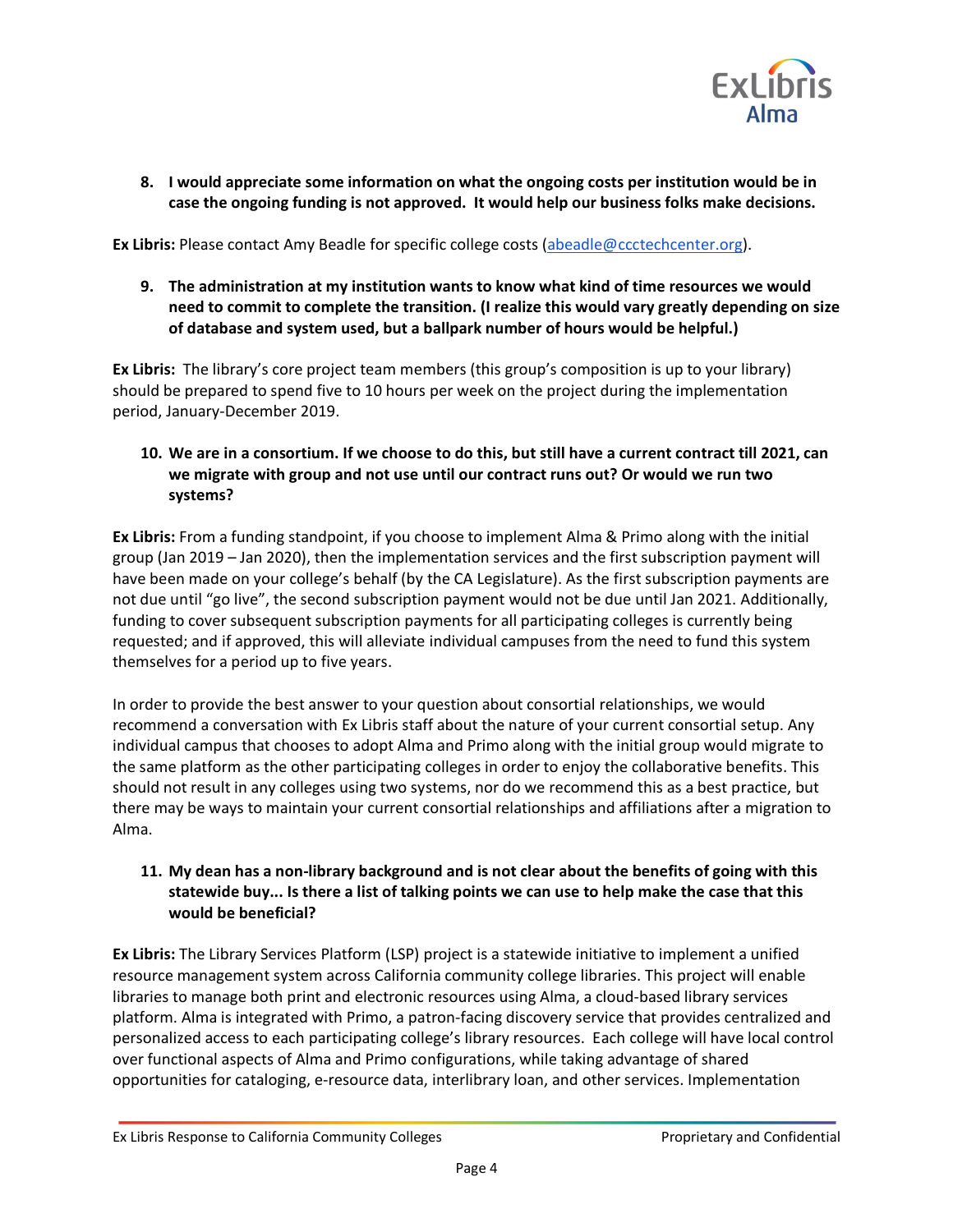

costs, including training and support, as well as the first year's subscription are funded by the LSP project.

The Library Services Platform project leverages an industry-leading solution to manage digital and print resources in a modern, mobile-friendly environment. Patrons can search and request resources while libraries manage all of their resources and unique materials. The platform provides libraries with the most cost-effective library management solution in the industry―supporting teaching, learning, and research.

#### Features

- Easily manage digital and print technology
- Provides data and analytics to help streamline workflows
- Includes technical support from the system level
- Gives users a mobile, modern experience on a cloud-based platform
- Creates a unified library experience across participating colleges, including familiarizing students with the same library system platform as CSU

Participating in a shared system will bring added value to your college and resources to your students, including:

#### ACCESS TO RESOURCES

- Influence policy, procedures, and best practices in library management
- Receive professional development opportunities for specialized learning
- Document library services in direct support of student success

#### COST SAVINGS

- Leverage systemwide pricing for state-of-the-art technology
- Reduce direct costs to colleges and the overall cost
- Support textbook affordability and distance education

#### SYSTEM SUPPORT

- Access expanded technical support and support from colleagues during migration
- Support student equity and access to resources by employing a statewide system
- Reduce workload by implementing identified best practices

#### **12. Does it interface with Colleague?**

**Ex Libris:** Yes, integrations are available with Colleague. Please see the Ex Libris Developer Network for more details about integrations with campus finance systems: https://developers.exlibrisgroup.com/alma/integrations/finance

#### **13. How many libraries are a part of the largest consortium you work with?**

**Ex Libris:** The largest consortium live on Alma today is BIBSYS in Norway, with 120 libraries representing the vast majority of academic and research libraries in that country.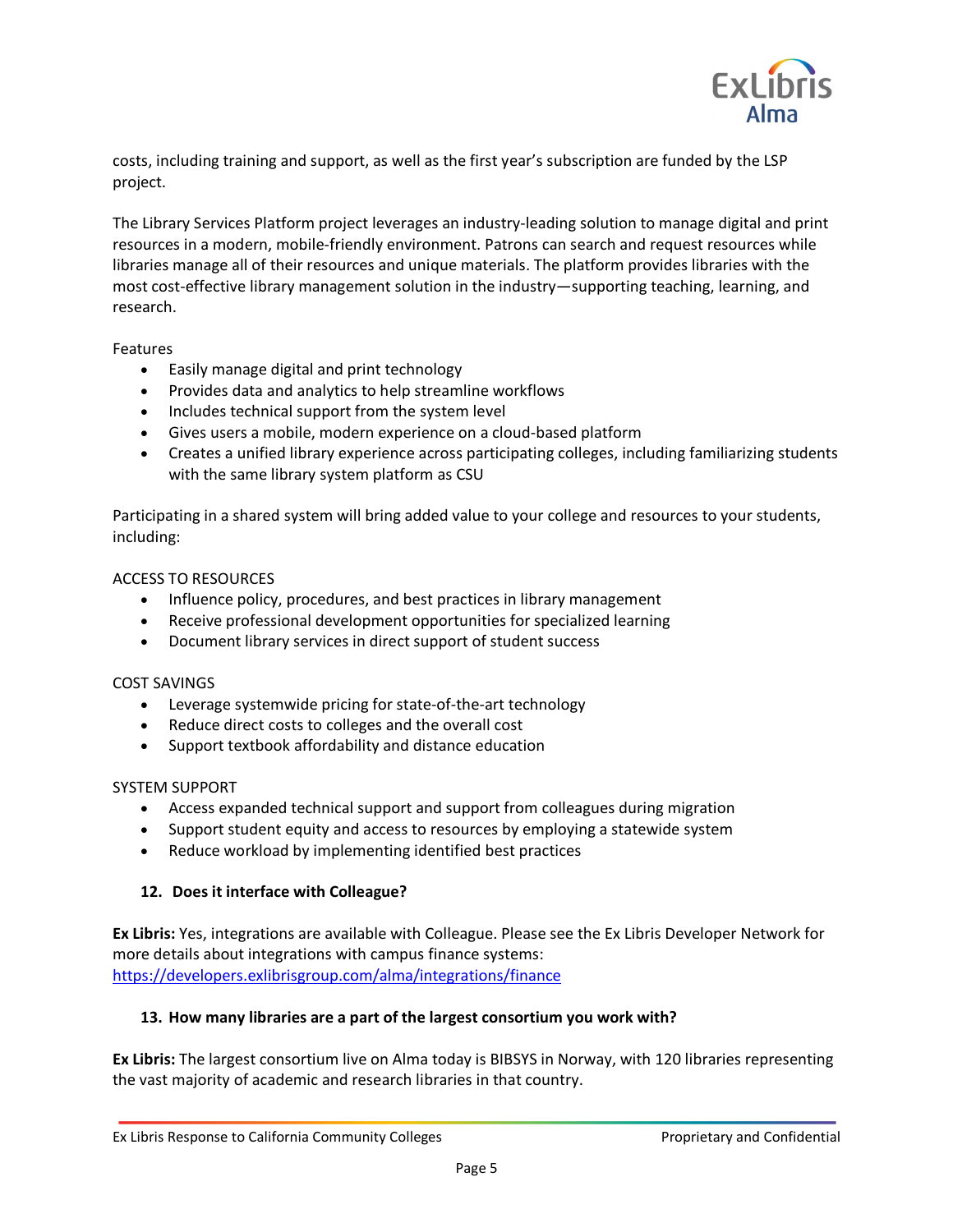

#### **14. Will we get credentials to walk through this sample environment on our own?**

**Ex Libris:** While it is not possible to grant access to a trial or sandbox environment at this stage of the project, all libraries implementing Alma receive training from Ex Libris and have access to their own Alma environment from a very early stage in the process. We have found that direct Alma access is more beneficial and easier to understand in the context of implementation and with some prior training.

## **15. What about students paying fines online or with a pin machine?**

**Ex Libris:** Alma does not process credit card or online payments directly but supports integrations with systems that process payments. It is also possible to note these payments manually in the patron record.

## **16. Can we login using our Banner credentials or using SAML?**

**Ex Libris:** Yes, SAML integration is supported: https://developers.exlibrisgroup.com/alma/integrations/user-management/authentication

## **17. Acquisitions: Does this tie in with our vendor? Brodart? Etc?**

**Ex Libris:** Alma supports a range of integrations for acquisitions, from automated real-time integrations with select vendors to embedded order data processing to more manual methods of creating and sending orders. Alma also supports EDI for those vendors that support it. In order to answer questions about specific vendors, we would need to know the processes and protocols currently supported by the vendor in question.

#### **18. Does Alma uses Java Runtime on the browser?**

**Ex Libris:** Yes.

# **19. For the single search box, can we search by course #, course ID or professor's names?**

**Ex Libris:** Yes, provided you are managing this data in Alma, it can be searched from the single search box.

# **20. How is Alma scoped? Would we see only information for our college?**

**Ex Libris:** For most colleges, Alma will be scoped to include information from your college only. Some colleges that are part of an existing shared system today, such as those in a multi-campus district, might choose to migrate to a shared environment in Alma. Shared records exist in Alma at the Network Zone level, which represents systemwide shared bibliographic records and configurations, such as for shared services. Most libraries will work with local information, and relevant shared data will be available at the local level in a clearly denoted way for use in local workflows and proceses.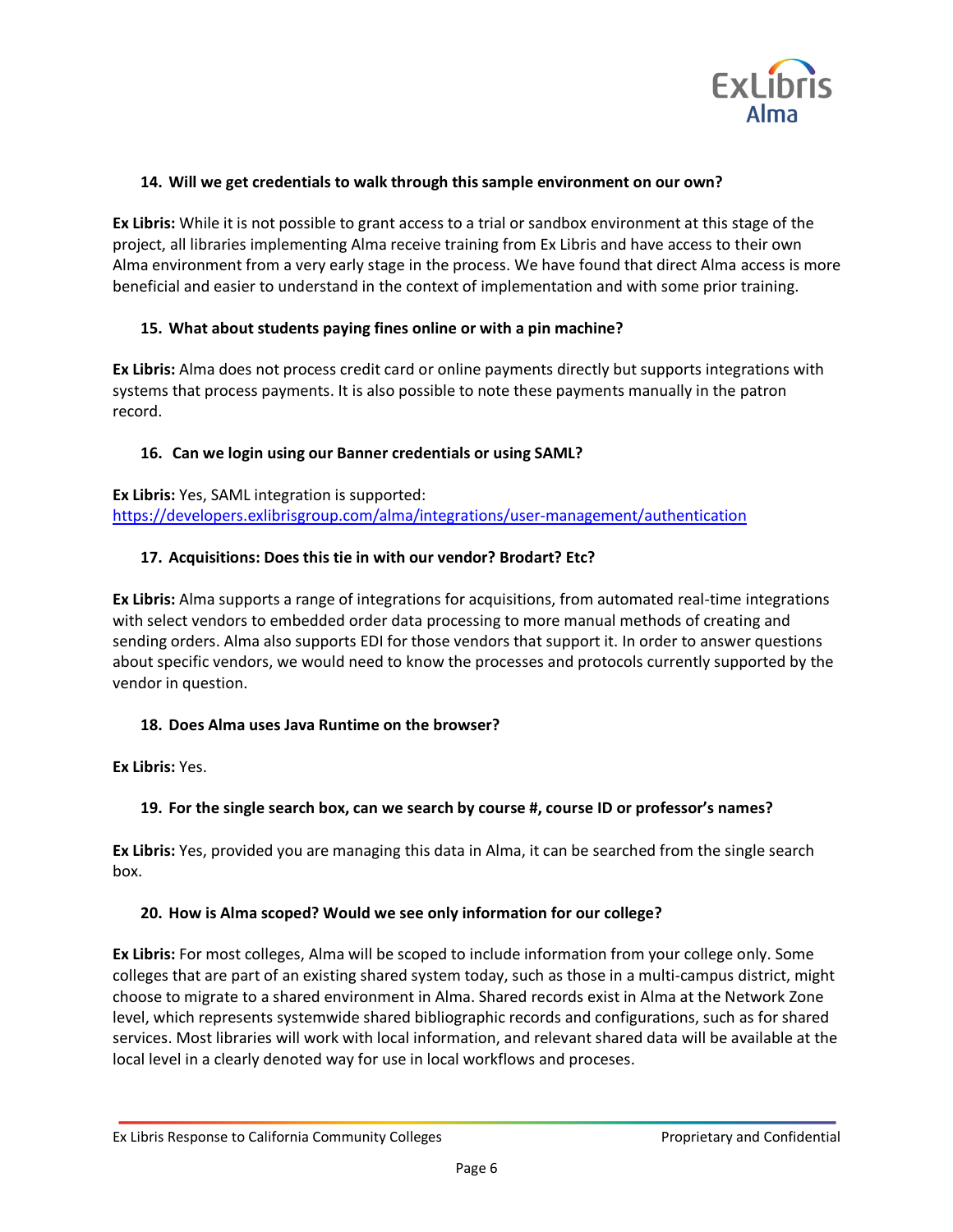

# **21. When you say "find a bibliographic record and attach an order to it", where is that record found?**

**Ex Libris:** The ordering process in Alma involves linking a bibliographic record with a purchase order line. This bibliographic record can be created manually or located from an existing source, such as OCLC or the library catalog.

# **22. Can orders be imported in bulk from a vendor?**

**Ex Libris:** Yes, Alma supports bulk import for orders, including embedded order data records and EDI.

# **23. Where is the FUND information coming from? Does this mean we could somehow upload budgetary information from our college/district into Alma?**

**Ex Libris:** Yes, upload of budget information, including funds, is typically part of the integration between Alma and the campus finance system. The integration can also handle the ongoing synchronization of information between the two systems. For more information, please see the Ex Libris Developer Network: https://developers.exlibrisgroup.com/alma/integrations/finance/fund

## **24. What does it mean that the "central office owns the record"?**

**Ex Libris:** Shared records in Alma exist at the Network Zone level. Many systems or consortia have a central office that administers the Network Zone and is responsible for the shared records housed there.

#### **25. Who/what is "central office" in this case? Is there an entity in that place for all colleges, or..?**

**Ex Libris:** This is up to the Chancellor's Office. A formal governance document is currently being finalized.

# **26. Can an "Institution" be a multiple college district? Or just an individual college?**

**Ex Libris:** Either of these cases—an individual college or a multiple college district—is supported in a single Alma institution, depending on the preferences of the colleges involved. This decision should be made collectively by the member colleges.

#### **27. Is there a reserve module or how is a local reserve collection handled in Alma?**

**Ex Libris:** Yes, course reserves are supported in Alma using fulfillment (or circulation) functionality. It is possible to manage course records, reading lists, and individual reserve items in Alma.

# **28. If we have local notes in our current bibliographic records, what happens to those when we migrate?**

**Ex Libris:** Please work with the Ex Libris migration team to determine how your local notes can be migrated and mapped to local fields in Alma.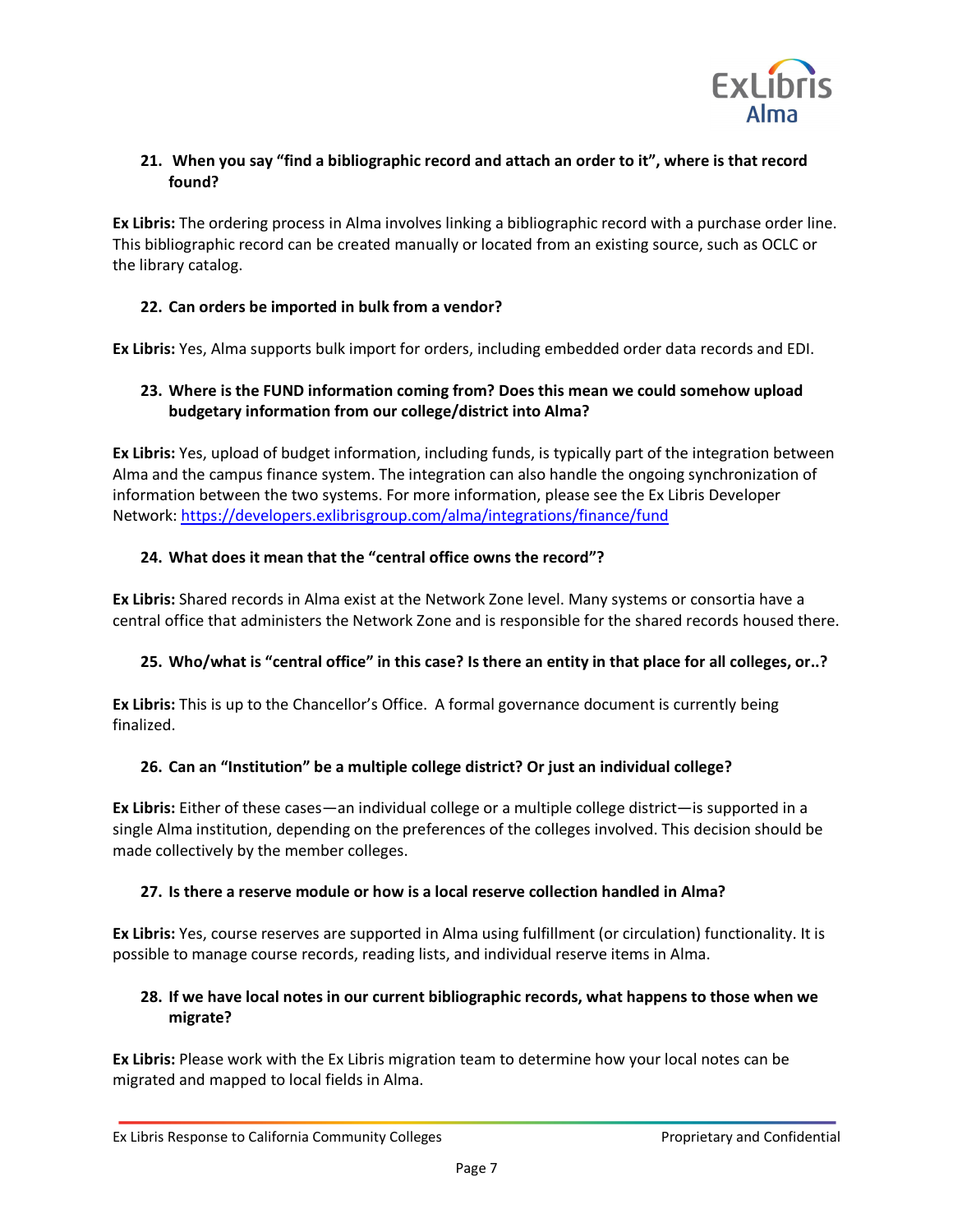

## **29. Question: How is the Network Zone going to be populated?**

Ex Libris: The Network Zone is populated during migration. Typically, records are loaded from each institution one at a time using a process to match against existing Network Zone records. Inventory exists at the local institution level, so each college's holdings are linked to the Network Zone record where appropriate.

#### **30. Are 910 fields displayed to patrons?**

**Ex Libris:** Libraries have the option of displaying local fields of their choice to patrons. Alma makes use of the full range of MARC local fields. Because local fields can be defined at the level of the institution and are not shared at the Network level, each institution can use the local fields of their choice, and local fields can be used differently from one institution to another.

## **31. Do we have access to Marc records without having to use OCLC records?**

**Ex Libris:** Yes, every library using Alma has access to MARC records. It is not required to use OCLC with Alma, and libraries can create original records or use records from other sources, such as the Library of Congress and other catalogs publicly available using Z39.50.

#### **32. Who is importing records into the NZ?**

**Ex Libris:** Policies regarding the import of records into the Network Zone will be developed systemwide during the implementation and migration process.

#### **33. What level will these rules be set at?**

**Ex Libris:** As we go through the Vanguard phase this fall, we will be developing Systemwide best practices and policies. Those activities will be done with the LSP Work Groups and the LSP Governance Committee. There will be lots of communication and opportunities for input. Policies developed will rely heavily on the Vanguard experience. We will also determine what Systemwide support will be necessary and how to best provide that.

#### **34. Can we have a preferred name field in the patron record?**

**Ex Libris:** The option to have a preferred name in the patron record is a planned enhancement on the Alma roadmap. Alma typically uses an integration with the campus student information system to create and update patron records, and if the patron's preferred name is the name of record in the SIS, this will be used to create the patron record, so there should be no need for the patron to alert the library to a name preference.

# **35. Can any patron in the system request books from any of the other institutions?**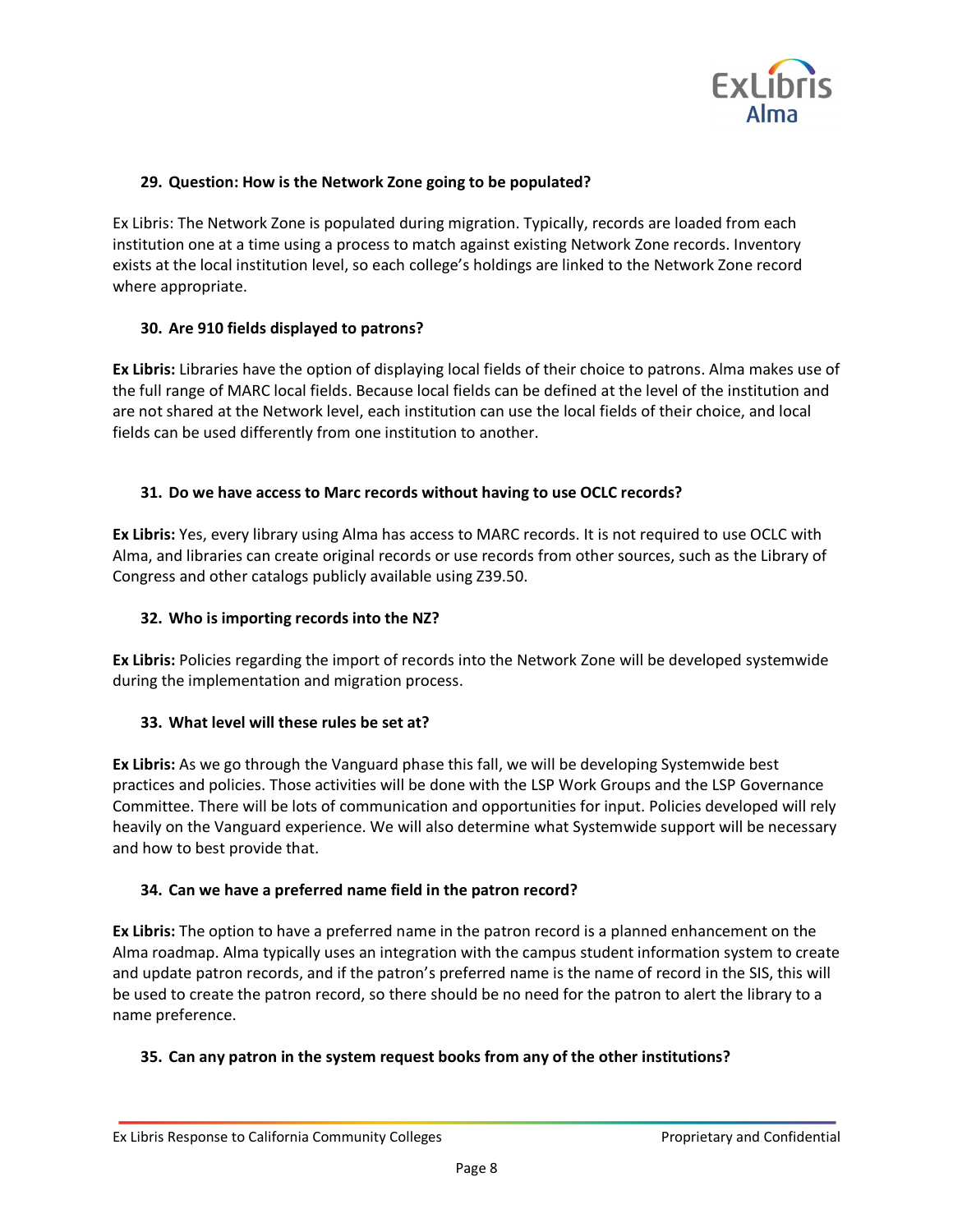

**Ex Libris:** It is possible to configure Alma to allow any patron in the system to request books from any other library in the system. It is also possible to exclude certain patron groups from the ability to request materials throughout the system or receive services at other member libraries. For example, some libraries may choose to make these services available to students, faculty, and staff only and not allow community borrowers to make systemwide requests. These configuration choices are made at the level of the institution, so each library in the consortium can make local determinations about the best ways to provide service.

## **36. Fines and things stay with specific institutions, right?**

**Ex Libris:** Yes, fines are handled at the institution level in Alma, and active fines will migrate to the appropriate institution.

# **37. Would we be able to restrict what types of items non-local patrons would be able to access? Our reserve books, for example, should not go out to students not from our own college.**

**Ex Libris:** Yes, it is possible to set certain resources for local circulation only through the loan rules in Alma.

#### **38. Are patron loads automated?**

**Ex Libris:** Yes, it is possible—although not mandatory—to automate patron loads using the student information system integration. Please see the Ex Libris Developer Network for more information: https://developers.exlibrisgroup.com/alma/integrations/user-management/sis

#### **39. Are patron permissions set by the individual college?**

**Ex Libris:** Yes, loan rules and library access are determined at the institution level.

## **40. Does it ask for an override password if you don't automatically have permission, or is the transaction just blocked?**

**Ex Libris:** A transaction requiring an override is blocked until a user with the appropriate permissions enters an override.

#### **41. Once the item is checked out, can we set it up so that the receipt will print out automatically?**

**Ex Libris:** Yes, it is possible to configure automatic receipt printing in Alma, or to print or email receipts on demand.

## **42. Would we be seeing data from all the colleges in the system, or somehow in smaller groups, or..?**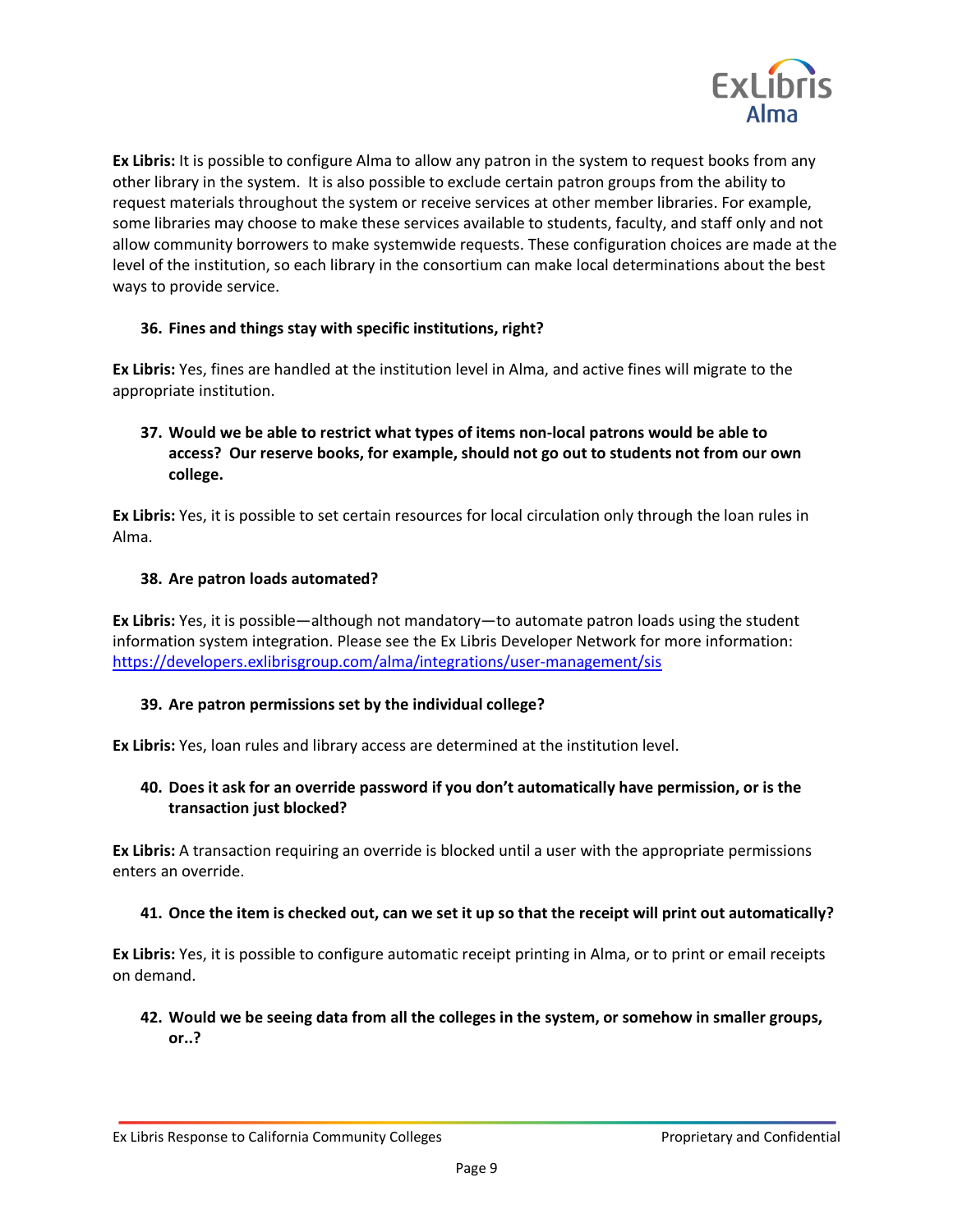

**Ex Libris:** The answer to this question depends on what type of data is in question. While some data is shared, such as bibliographic records and shared configurations, most data is not, including funds, acquisitions records, patron records, and inventory. Most institutions will work primarily with data from their library only, while some may choose to migrate to shared Alma environments within the larger system.

# **43. Will we get technical support from Ex Libris, or the CCC system?**

**Ex Libris:** All Ex Libris customers have access to support through Ex Libris. CCC will also provide support to the libraries.

## **44. Would the annual IPED report be available to us rather than generating by individual library every year?**

**Ex Libris:** Once a report has been built in Alma analytics, it can be run without having to rebuild the report. It is possible that the system office may choose to provide certain reports as a service to members. In either case, the IPEDs reports and other recurring reports can be set up to run regularly without intervention.

# **45. What's the engine under analytics? Is it homegrown (authored by Ex Libris) or a third party product like SAP?**

**Ex Libris:** The analytics engine is Oracle Business Intelligence.

# **46. Does Alma interface with PeopleSoft/Is Alma compatible with Campus Solutions?**

**Ex Libris:** Yes, please see the Ex Libris Developer Network for more information about integration with PeopleSoft for finance and student records:

https://developers.exlibrisgroup.com/alma/integrations/finance; https://developers.exlibrisgroup.com/alma/integrations/user-management/sis

# **47. Is there an expectation that the core team members will be working during the summer?**

**Ex Libris:** The Implementation Phase schedule is still TBD, and we've attempted to take faculty OOO periods into account in planning. There is no critical activity planned in the June-August timeframe, but of course, if the core project team is available during that period, they would benefit from dedicating time to activities like data review, third party integrations configuration and testing, and internal staff training/workflow documentation.

# **48. Can we import existing reports? (from Voyager)**

**Ex Libris:** Because Alma uses a different tool for reporting and analytics and the data points are different when data is migrated to Alma, it is not possible to migrate Voyager reports to Alma. Libraries may find that common reports in use in Voyager today are available as out-of-the-box or community reports in Alma, and for anything that is not, the library can build custom reports in Alma.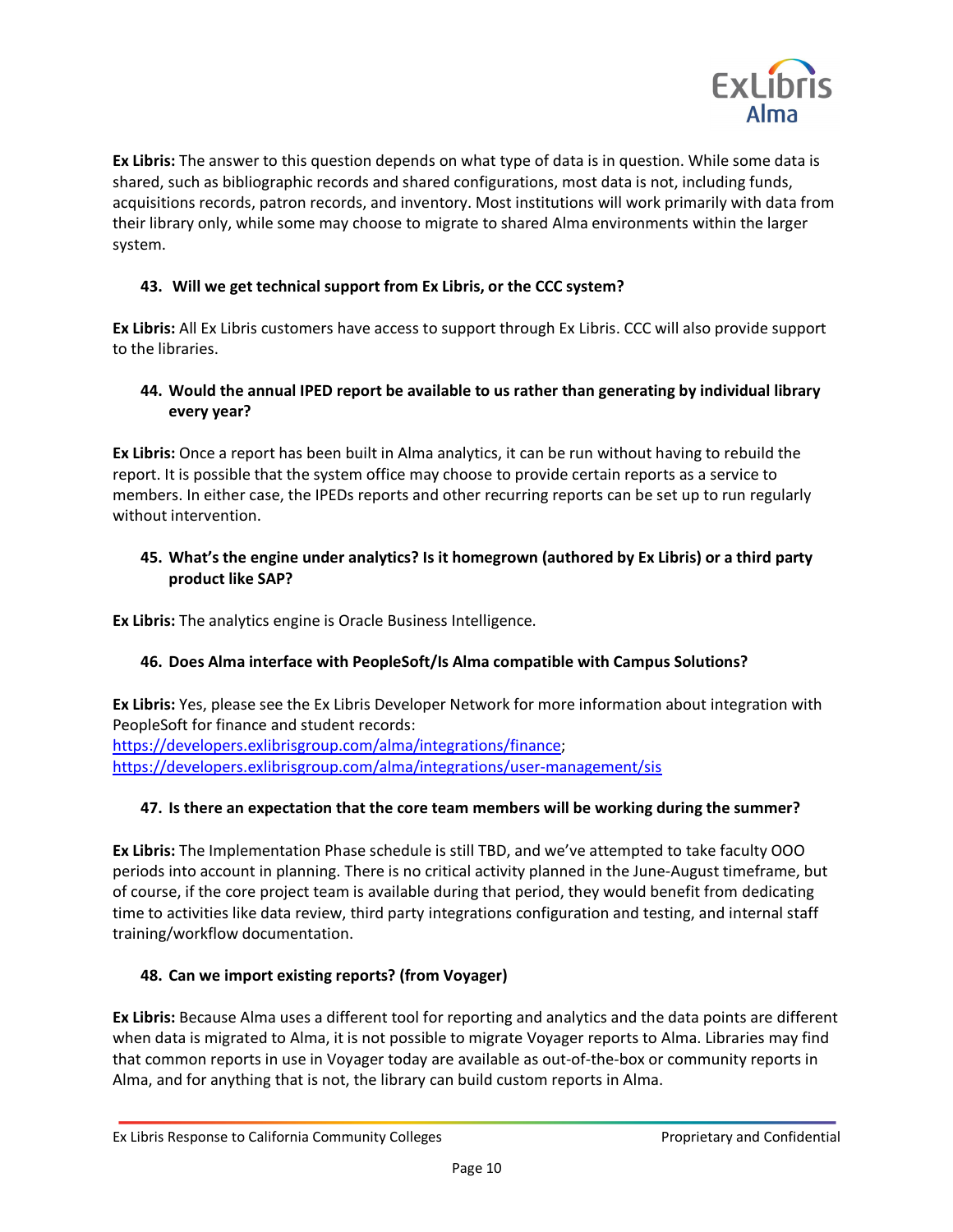

#### **49. Can the graphs/charts be exported to Word or Excel on our desktop?**

**Ex Libris:** Yes, there are several export options from analytics, including PDF and Excel.

#### **50. Can we schedule the reports and deliver to email?**

**Ex Libris:** Yes, all reports in Alma analytics can be scheduled and offered to users for subscription via email.

## **51. What is the time delay between Alma and analytics?**

**Ex Libris:** Alma pushes data to analytics on a nightly basis using an ETL process. Currently, this happens every 24 hours, meaning the data is always current to the close of business on the previous day. Many basic reports can be created using an advanced search in Alma itself on real-time data.

## **52. How does [the concept of] shared bib records work? We've done lots of customizations to contents and abstracts, will be lose that?**

**Ex Libris:** Please speak with the Ex Libris project team to discuss your records and any local customizations you have made. It is possible to preserve these fields in migration by setting up local fields or adding them to the Network Zone record, but we need to have an understanding of which fields are in use, how they have been handled in the past, and what the library wishes to do with the fields in the migration process.

#### **53. Are there "reports" that perform actions on the database? e.g. to make global bib changes?**

**Ex Libris:** Global database changes are done using Alma's normalization rules and do not take place in analytics. A user can run a normalization rule on a single record or on multiple records by assembling a set of records and then running a batch job on the set. This type of reporting and action is done entirely in Alma itself, although it is possible to create a set of records for global update using the results of an analytics report.

# **54. Can analytics do reporting based on bib data?**

**Ex Libris:** Yes, bibliographic data is included in Alma analytics. Depending on the query, it is often the case that an advanced search in Alma can be used to report on bibliographic data, but these fields are also available in analytics.

# **55. Where is the "Demand in other lists" data coming from?**

**Ex Libris:** This data is coming from other lists managed in Alma at your institution. A user can click on the "demand in other lists" link to a list of the other reading list where a given citation appears.

#### **56. Where can we walk through a tour of Alma online? Any tutorials?**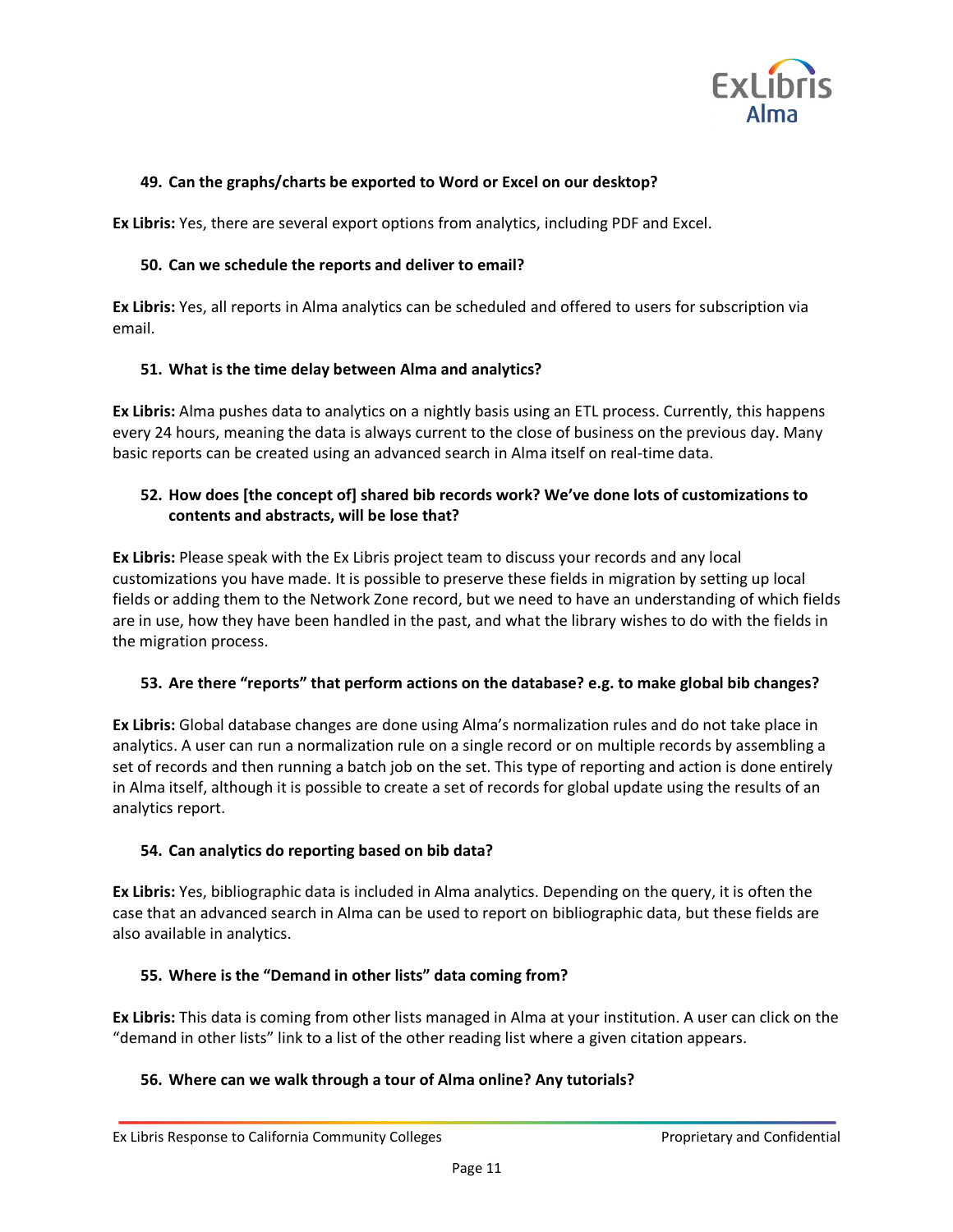

**Ex Libris:** Documentation and training for Alma is available on the Ex Libris Knowledge Center: https://knowledge.exlibrisgroup.com/Alma.

## **57. What about one course with multiple sections/instructors?**

**Ex Libris:** It is possible to manage multiple sections and/or instructors for a course, whether this means a single section with multiple instructors or multiple sections of the same course each with a different instructor. Multiple sections can use the same reading list, or they can use different ones to accommodate variations in assignments between instructors.

## **58. What about one item (book) being used by multiple instructors/courses?**

**Ex Libris:** Alma can accommodate situations where the same item is in use for multiple instructors or courses. The citation and item would simply be attached to multiple lists. If it is the library's policy to acquire additional copies when the copy:student ratio reaches a certain number, the "demand in other lists" feature can help staff to make purchasing decisions.

## **59. Do records in the NZ replace our need to use OCLC connection? i.e, where do we retrieve the master bib records?**

**Ex Libris:** The Network Zone represents all records in use by the system or consortium. There is an integration between Connexion and Alma, and some libraries choose to use this to push records from OCLC to Alma. It is also possible to import records from other sources using Z39.50. The decision to maintain a subscription to Connexion is entirely a local one.

#### **60. How does Ex Libris compare with OCLC's WMS' Knowledge Base?**

**Ex Libris:** The Alma central knowledgebase, the Alma Community Zone, contains data from more than 5,000 data sources, including vendors, publishers, and content providers. More than 20.5 million portfolios (title-level bibliographic records with linking and coverage information) can be found in the Community Zone, and there are more than 9,500 electronic collections in the Community Zone. Ex Libris' content operations team is responsible for maintaining and updating the knowledgebase.

#### **61. Who sets the library collection policies?**

**Ex Libris:** Library collection policies are set locally, by the institution (the college).

# **62. How do find/retrieve authority records, how are they updated?**

**Ex Libris:** Authority records are housed in the Alma Community Zone, where there are full copies of the Library of Congress name and subject heading files that are updated and maintained by Ex Libris. When a change is made to an authority in use at your library, Alma notifies staff using the Authority Updates Task List, where you can easily see recent changes to authority records and act on them as appropriate.